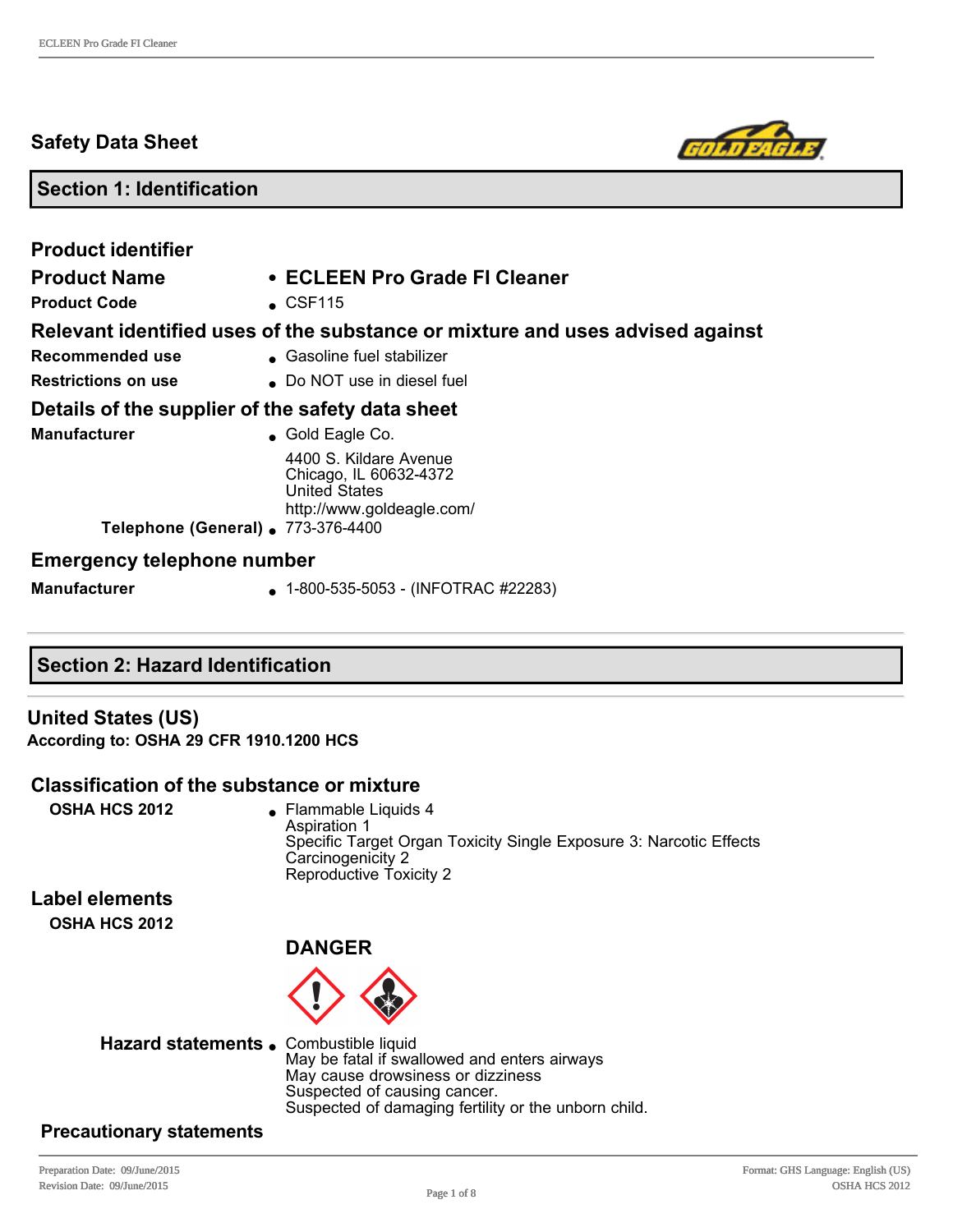|                                              | <b>Prevention</b> • Obtain special instructions before use.<br>Do not handle until all safety precautions have been read and understood.<br>Keep away from heat, sparks, open flames and/or hot surfaces. - No smoking.<br>Avoid breathing mist/vapours/spray.<br>Use only outdoors or in a well-ventilated area.<br>Wear protective gloves/protective clothing/eye protection/face protection.             |
|----------------------------------------------|-------------------------------------------------------------------------------------------------------------------------------------------------------------------------------------------------------------------------------------------------------------------------------------------------------------------------------------------------------------------------------------------------------------|
|                                              | <b>Response</b> . In case of fire: Use appropriate media for extinction.<br>IF INHALED: Remove victim to fresh air and keep at rest in a position comfortable for<br>breathing.<br>Call a POISON CENTER or doctor/physician if you feel unwell.<br>IF SWALLOWED: Immediately call a POISON CENTER or doctor/physician.<br>Do NOT induce vomiting.<br>IF exposed or concerned: Get medical advice/attention. |
|                                              | Storage/Disposal Store in a well-ventilated place. Keep container tightly closed.<br>Keep cool.<br>Store locked up.<br>Dispose of content and/or container in accordance with local, regional, national, and/or<br>international regulations.                                                                                                                                                               |
| <b>Other hazards</b><br><b>OSHA HCS 2012</b> | • Under United States Regulations (29 CFR 1910.1200 - Hazard Communication<br>Standard), this product is considered hazardous.                                                                                                                                                                                                                                                                              |

# **Other information**



# **Section 3 Composition/Information on Ingredients**

# **Substances**

 $\bullet$  Material does not meet the criteria of a substance.

# **Mixtures**

| <b>Composition</b>                    |                    |               |            |                                                             |
|---------------------------------------|--------------------|---------------|------------|-------------------------------------------------------------|
| <b>Chemical Name</b>                  | <b>Identifiers</b> | $\frac{0}{0}$ |            | LD50/LC50 Classifications According to Regulation/Directive |
| Distillates (petroleum), hydrotreated | CAS:64742-47-      |               | <b>NDA</b> | <b>OSHA HCS 2012:</b> Flam. Lig. 4; Asp. Tox. 1; STOT SE 3: |
| light                                 |                    | 90%           |            | Narc.                                                       |
| Confidential ingredient               | <b>NDA</b>         | 10%           | <b>NDA</b> | <b>OSHA HCS 2012: Not Classified</b>                        |

# **Section 4: First-Aid Measures**

# **Description of first aid measures**

**Inhalation Inhalation 1998** Move victim to fresh air. Administer oxygen if breathing is difficult. Give artificial respiration if victim is not breathing. If signs/symptoms continue, get medical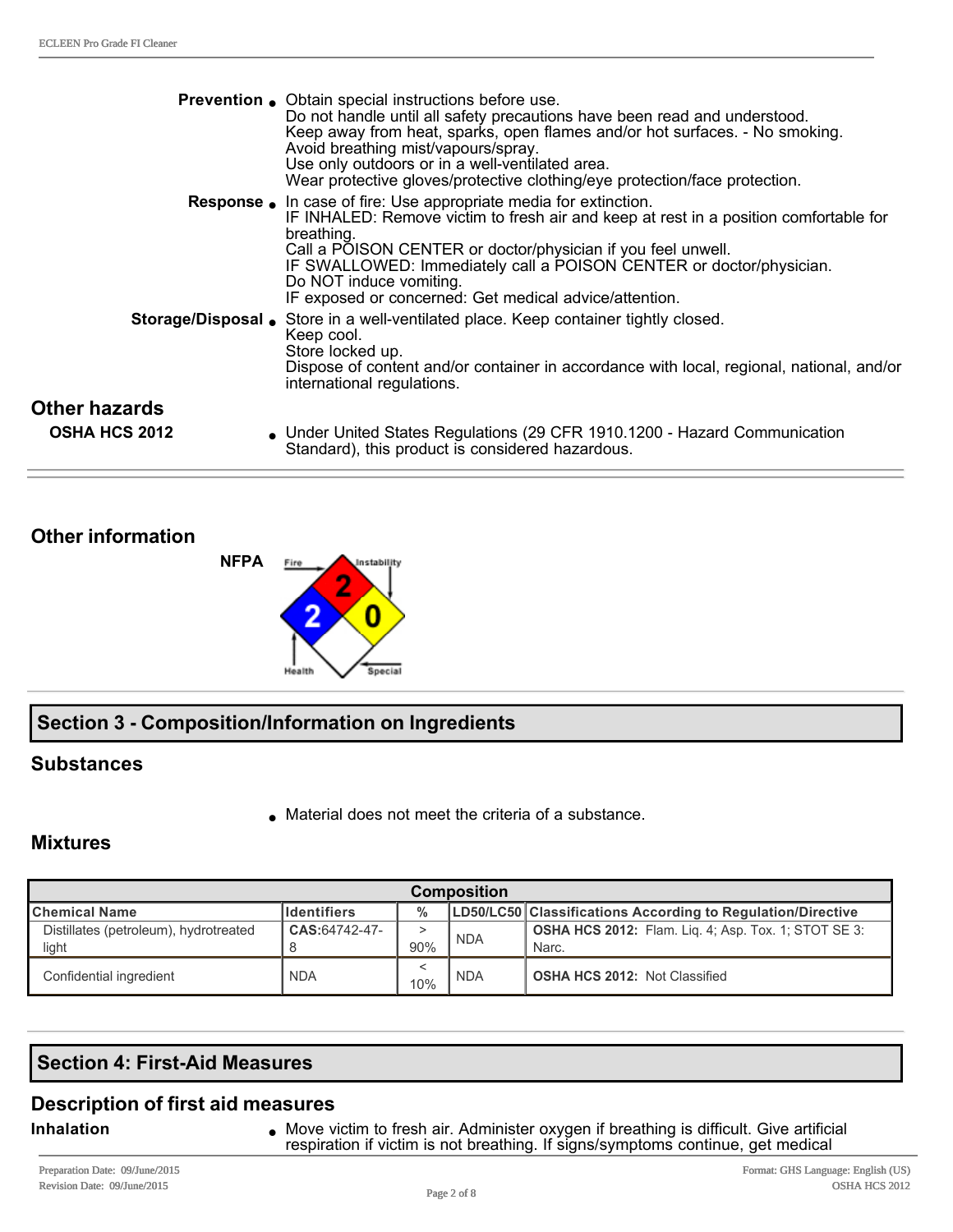|                                                     | attention.                                                                                                                                                                                                                                                                                                                                                                                                                                                                                                                                    |
|-----------------------------------------------------|-----------------------------------------------------------------------------------------------------------------------------------------------------------------------------------------------------------------------------------------------------------------------------------------------------------------------------------------------------------------------------------------------------------------------------------------------------------------------------------------------------------------------------------------------|
| <b>Skin</b>                                         | Remove and isolate contaminated clothing. IF ON SKIN: Wash with plenty of soap<br>and water. If skin irritation occurs: Get medical advice/attention.                                                                                                                                                                                                                                                                                                                                                                                         |
| <b>Eye</b>                                          | • Hold eye open and rinse slowly and gently with water for 15-20 minutes. Remove<br>contact lenses, if present, after the first five minutes, then continue rinsing eye. Get<br>medical attention immediately.                                                                                                                                                                                                                                                                                                                                |
| Ingestion                                           | • Do NOT induce vomiting. Get medical attention immediately.                                                                                                                                                                                                                                                                                                                                                                                                                                                                                  |
|                                                     | Most important symptoms and effects, both acute and delayed                                                                                                                                                                                                                                                                                                                                                                                                                                                                                   |
|                                                     | • Refer to Section 11 - Toxicological Information.                                                                                                                                                                                                                                                                                                                                                                                                                                                                                            |
|                                                     | Indication of any immediate medical attention and special treatment needed                                                                                                                                                                                                                                                                                                                                                                                                                                                                    |
| <b>Notes to Physician</b>                           | • All treatments should be based on observed signs and symptoms of distress in the<br>patient. Consideration should be given to the possibility that overexposure to materials<br>other than this product may have occurred.                                                                                                                                                                                                                                                                                                                  |
| <b>Section 5: Fire-Fighting Measures</b>            |                                                                                                                                                                                                                                                                                                                                                                                                                                                                                                                                               |
| <b>Extinguishing media</b>                          |                                                                                                                                                                                                                                                                                                                                                                                                                                                                                                                                               |
|                                                     | Suitable Extinguishing Media . Use carbon dioxide, dry chemical, foam and/or water fog.                                                                                                                                                                                                                                                                                                                                                                                                                                                       |
| <b>Unsuitable Extinguishing</b><br>Media            | • No data available                                                                                                                                                                                                                                                                                                                                                                                                                                                                                                                           |
|                                                     | Special hazards arising from the substance or mixture                                                                                                                                                                                                                                                                                                                                                                                                                                                                                         |
| <b>Unusual Fire and Explosion</b><br><b>Hazards</b> | • Containers may explode when heated.<br>Vapor explosion hazard indoors, outdoors or in sewers.<br>Combustible material: may burn but does not ignite readily.<br>Many liquids are lighter than water.<br>Most vapors are heavier than air. They will spread along ground and collect in low or<br>confined areas (sewers, basements, tanks).<br>Runoff to sewer may create fire or explosion hazard.<br>Vapors may form explosive mixtures with air.<br>Vapors may travel to source of ignition and flash back.<br>Water may cause frothing. |
| <b>Hazardous Combustion</b><br><b>Products</b>      | No data available                                                                                                                                                                                                                                                                                                                                                                                                                                                                                                                             |
| <b>Advice for firefighters</b>                      |                                                                                                                                                                                                                                                                                                                                                                                                                                                                                                                                               |
|                                                     | Structural firefighters' protective clothing will only provide limited protection.<br>Wear positive pressure self-contained breathing apparatus (SCBA).<br>Move containers from fire area if you can do it without risk.<br>LARGE FIRES: Cool containers with flooding quantities of water until well after fire is                                                                                                                                                                                                                           |

# **Section 6 Accidental Release Measures**

out.

# **Personal precautions, protective equipment and emergency procedures**

| <b>Personal Precautions</b> | • Do not walk through spilled material. Use appropriate Personal Protective Equipment<br>(PPE) Do not touch damaged containers or spilled material unless wearing appropriate<br>protective clothing.                                                                                                                                                                                                                                                                                                                                                                                                                             |
|-----------------------------|-----------------------------------------------------------------------------------------------------------------------------------------------------------------------------------------------------------------------------------------------------------------------------------------------------------------------------------------------------------------------------------------------------------------------------------------------------------------------------------------------------------------------------------------------------------------------------------------------------------------------------------|
| <b>Emergency Procedures</b> | As an immediate precautionary measure, isolate spill or leak area for at least 50<br>meters (150 feet) in all directions. If tank, rail car or tank truck is involved in a fire,<br>ISOLATE for 800 meters (1/2 mile) in all directions; also, consider initial evacuation for<br>800 meters (1/2 mile) in all directions. LARGE SPILL: Consider initial downwind<br>evacuation for at least 300 meters (1000 feet) ELIMINATE all ignition sources (no<br>smoking, flares, sparks or flames in immediate area). Keep unauthorized personnel<br>away. Stay upwind. Keep out of low areas. Ventilate closed spaces before entering. |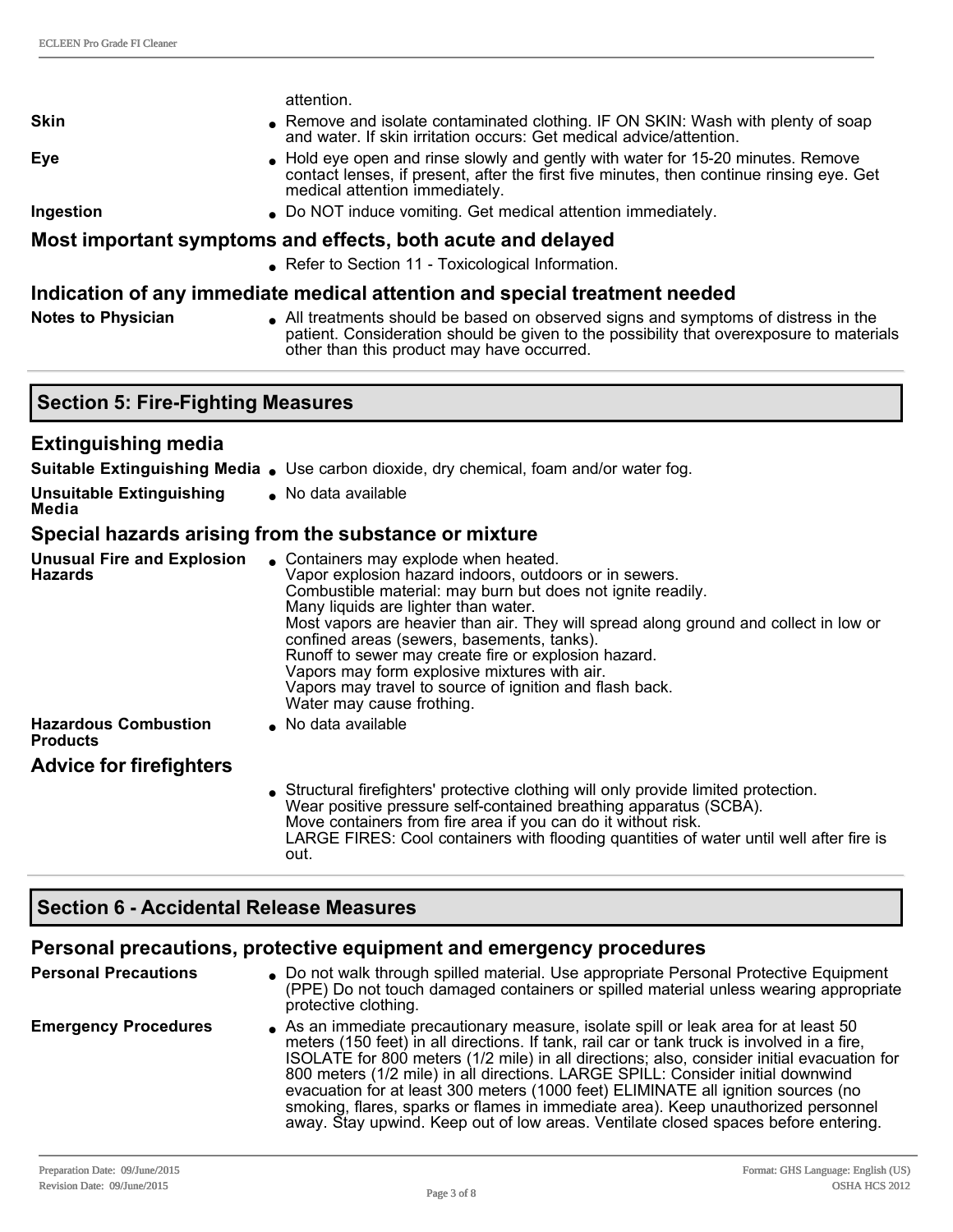# **Environmental precautions**

• Prevent entry into waterways, sewers, basements or confined areas.

#### **Methods and material for containment and cleaning up**

| Containment/Clean-up<br><b>Measures</b> | • Stop leak if you can do it without risk.<br>Absorb or cover with dry earth, sand or other non-combustible material and transfer to<br>containers.<br>Use clean non-sparking tools to collect absorbed material.<br>A vapor suppressing foam may be used to reduce vapors.<br>All equipment used when handling the product must be grounded.<br>LARGE SPILLS: Dike far ahead of liquid spill for later disposal.<br>LARGE SPILLS: Water spray may reduce vapor; but may not prevent ignition in<br>closed spaces. |
|-----------------------------------------|--------------------------------------------------------------------------------------------------------------------------------------------------------------------------------------------------------------------------------------------------------------------------------------------------------------------------------------------------------------------------------------------------------------------------------------------------------------------------------------------------------------------|
|-----------------------------------------|--------------------------------------------------------------------------------------------------------------------------------------------------------------------------------------------------------------------------------------------------------------------------------------------------------------------------------------------------------------------------------------------------------------------------------------------------------------------------------------------------------------------|

# **Section 7 Handling and Storage**

#### **Precautions for safe handling**

Handling **langle in Use only in well ventilated areas.** Avoid contact with heat and ignition sources. Take precautionary measures against static charges. Do not use sparking tools. All equipment used when handling the product must be grounded. Wear appropriate personal protective equipment, avoid direct contact. Avoid breathing . Avoid contact with skin, eyes, and clothing. Wash thoroughly with soap and water after handling and before eating, drinking, or using tobacco.

#### **Conditions for safe storage, including any incompatibilities**

**Storage lack of Store in a tightly closed container. Keep away from incompatible materials. Store in a** well-ventilated place. Store in an area equipped with automatic sprinklers or fire extinguishing system. Store below 150º F. Empty containers contain product residues, assume emptied containers to have same hazards as full containers.

# **Section 8 Exposure Controls/Personal Protection**

| <b>Control parameters</b>                        |                                                                                                                                                                                                                                                                                                                                                                                                                                 |
|--------------------------------------------------|---------------------------------------------------------------------------------------------------------------------------------------------------------------------------------------------------------------------------------------------------------------------------------------------------------------------------------------------------------------------------------------------------------------------------------|
| <b>Exposure controls</b>                         |                                                                                                                                                                                                                                                                                                                                                                                                                                 |
| <b>Engineering</b><br><b>Measures/Controls</b>   | • Good general ventilation should be used. Ventilation rates should be matched to<br>conditions. If applicable, use process enclosures, local exhaust ventilation, or other<br>engineering controls to maintain airborne levels below recommended exposure limits.<br>If exposure limits have not been established, maintain airborne levels to an acceptable<br>level. Use only appropriately classified electrical equipment. |
| <b>Personal Protective Equipment</b>             |                                                                                                                                                                                                                                                                                                                                                                                                                                 |
| <b>Respiratory</b>                               | In case of insufficient ventilation, wear suitable respiratory equipment. Follow the<br>OSHA respirator regulations found in 29 CFR 1910.134. Use a NIOSH/MSHA<br>approved respirator if exposure limits are exceeded or symptoms are experienced.                                                                                                                                                                              |
| Eye/Face                                         | . Wear chemical splash safety goggles.                                                                                                                                                                                                                                                                                                                                                                                          |
| <b>Skin/Body</b>                                 | • Wear appropriate gloves.                                                                                                                                                                                                                                                                                                                                                                                                      |
| <b>Environmental Exposure</b><br><b>Controls</b> | • Controls should be engineered to prevent release to the environment, including<br>procedures to prevent spills, atmospheric release and release to waterways. Follow<br>best practice for site management and disposal of waste.                                                                                                                                                                                              |
| Key to abbreviations                             |                                                                                                                                                                                                                                                                                                                                                                                                                                 |
|                                                  |                                                                                                                                                                                                                                                                                                                                                                                                                                 |

# OSHA = Occupational Safety and Health Administration

ACGIH = American Conference of Governmental Industrial Hygiene STEL = Short Term Exposure Limits are based on 15-minute exposures NIOSH = National Institute of Occupational Safety and Health TWA = Time-Weighted Averages are based on 8h/day, 40h/week exposures

# **Section 9 Physical and Chemical Properties**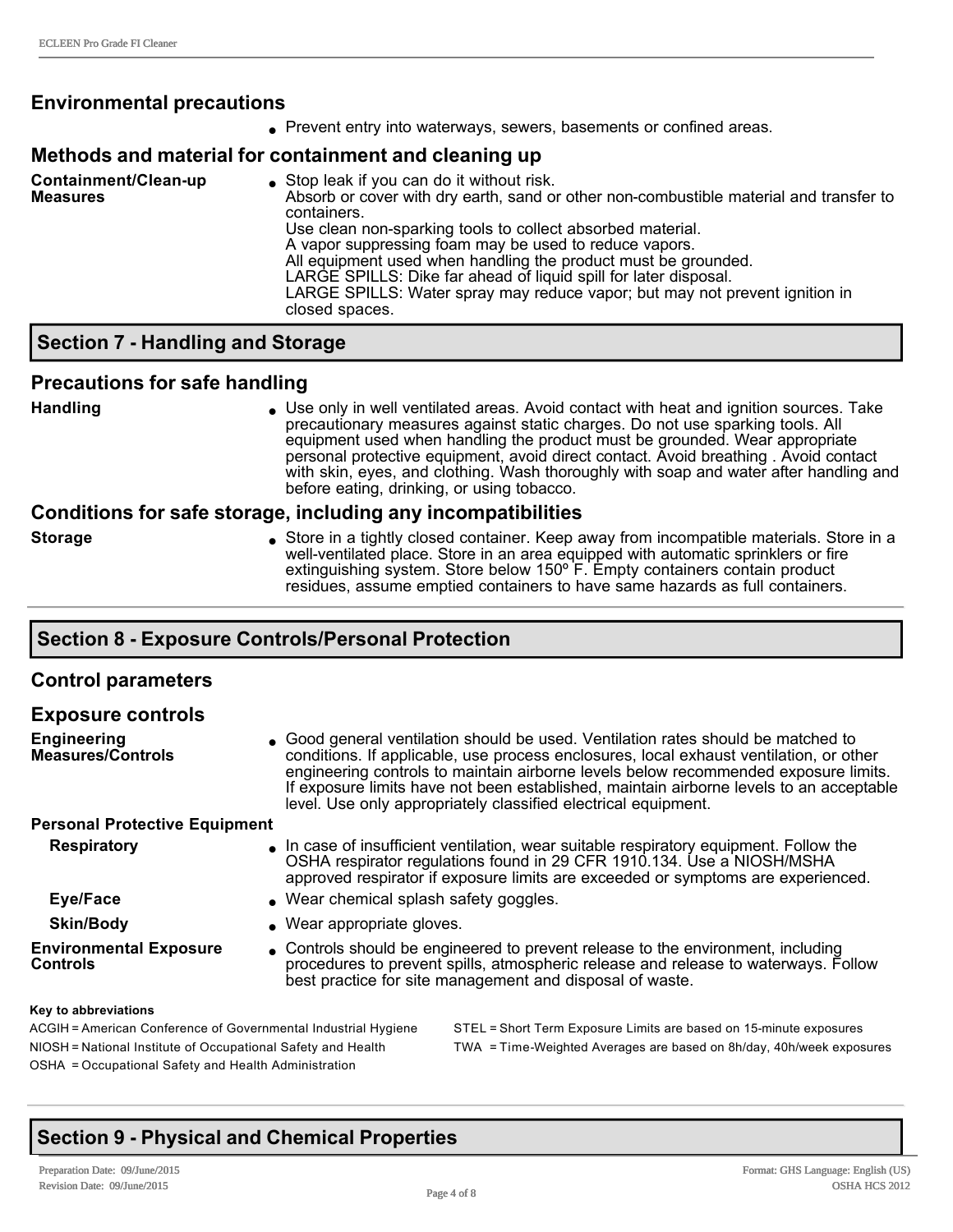# **Information on Physical and Chemical Properties**

| <b>Material Description</b>       |                                                    |                         |                                                  |
|-----------------------------------|----------------------------------------------------|-------------------------|--------------------------------------------------|
| <b>Physical Form</b>              | Liquid                                             | Appearance/Description  | Amber to brown liquid with a<br>distillate odor. |
| Color                             | Amber to brown.                                    | Odor                    | Distillate odor.                                 |
| Odor Threshold                    | No data available                                  |                         |                                                  |
| <b>General Properties</b>         |                                                    |                         |                                                  |
| <b>Boiling Point</b>              | 180 F(82.2222 C)                                   | <b>Melting Point</b>    | No data available                                |
| Decomposition Temperature         | No data available                                  | pH                      | No data available                                |
| Specific Gravity/Relative Density | $= 0.83$ Water=1                                   | <b>Water Solubility</b> | Negligible $< 0.1 \%$                            |
| Viscosity                         | 3 Centistoke (cSt, cS) or mm2/sec<br>@ 40 C(104 F) |                         |                                                  |
| <b>Volatility</b>                 |                                                    |                         |                                                  |
| Vapor Pressure                    | No data available                                  | <b>Vapor Density</b>    | No data available                                |
| <b>Evaporation Rate</b>           | No data available                                  | VOC (Vol.)              | 100 %                                            |
| Volatiles (Vol.)                  | 100 %                                              |                         |                                                  |
| Flammability                      |                                                    |                         |                                                  |
| <b>Flash Point</b>                | $> 141.5$ F( $> 60.8333$ C)                        | UEL                     | 7%                                               |
| <b>LEL</b>                        | 0.8%                                               | Autoignition            | No data available                                |
| Flammability (solid, gas)         | No data available                                  |                         |                                                  |

# **Section 10: Stability and Reactivity**

**Reactivity**

• No dangerous reaction known under conditions of normal use.

**Chemical stability**

• Stable under normal temperatures and pressures.

# **Possibility of hazardous reactions**

**.** Hazardous polymerization will not occur.

**Conditions to avoid**

**Excess heat. Incompatible materials.** 

**Incompatible materials**

• Strong oxidants.

# **Hazardous decomposition products**

• Excessive heating and/or incomplete combustion will produce carbon monoxide.

# **Section 11 Toxicological Information**

# **Information on toxicological effects**

|                                 | CAS |                                                                                                                                                                                                                               |
|---------------------------------|-----|-------------------------------------------------------------------------------------------------------------------------------------------------------------------------------------------------------------------------------|
| ECLEEN Pro Grade FI Cleaner NDA |     | <b>Acute Toxicity:</b> Ingestion/Oral-Rat LD50 • > 2 g/kg; Skin-Rabbit • > 2 g/kg • Comments: No deaths;<br><b>Irritation:</b> Skin-Rabbit • Essentially non-irritating; Unreported Route-Rabbit • Essentially non-irritating |

| ∥GHS P<br>erties<br>$\cdots$<br>$ -$ | . .<br>. |
|--------------------------------------|----------|
|                                      |          |
|                                      |          |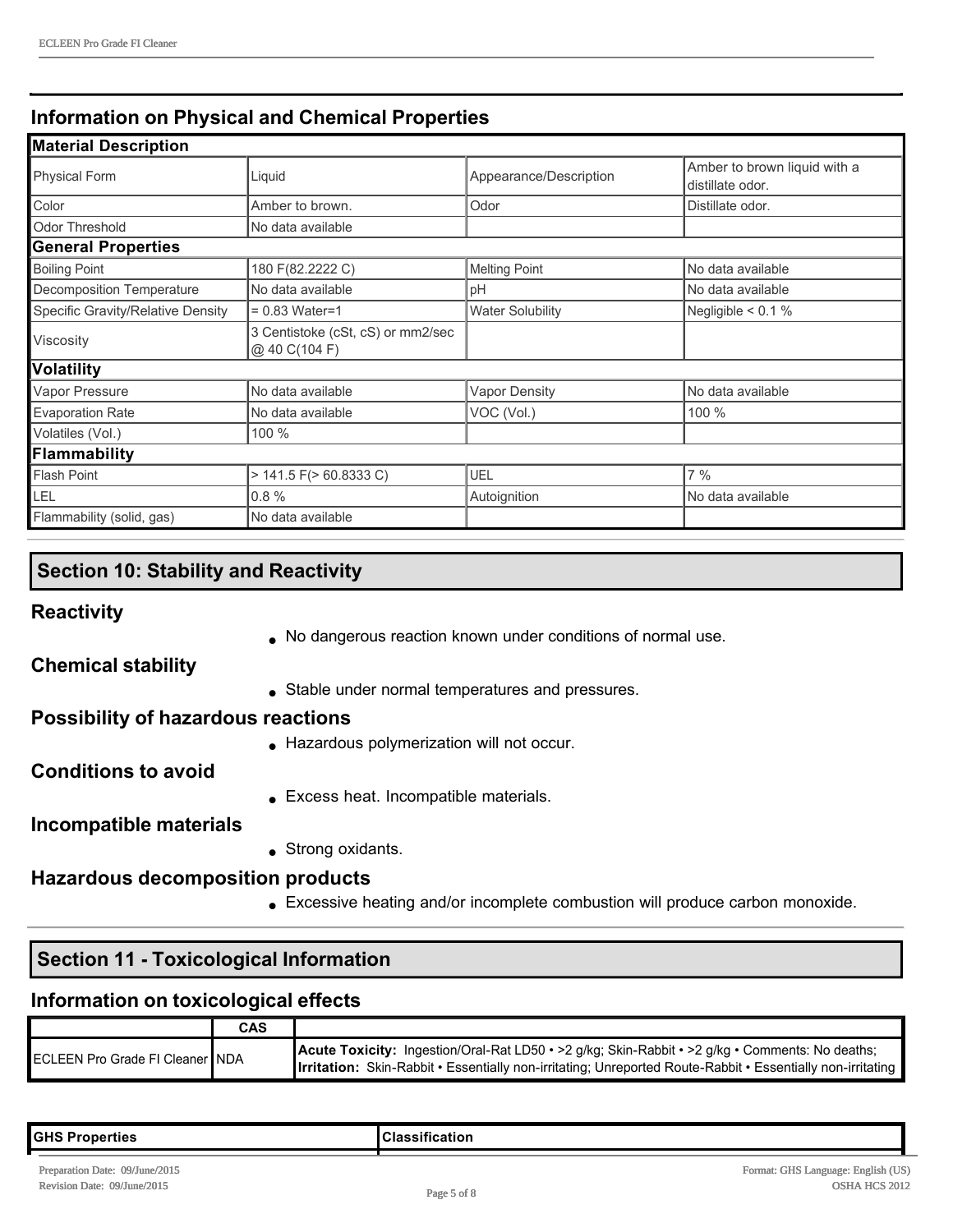| Acute toxicity                     | OSHA HCS 2012 . Data lacking                                                       |
|------------------------------------|------------------------------------------------------------------------------------|
| Aspiration Hazard                  | OSHA HCS 2012 · Aspiration 1                                                       |
| <b>Carcinogenicity</b>             | <b>OSHA HCS 2012 - Carcinogenicity 2</b>                                           |
| <b>Germ Cell Mutagenicity</b>      | <b>OSHA HCS 2012 • Non-mutagenic</b>                                               |
| <b>I</b> Skin corrosion/Irritation | <b>OSHA HCS 2012 • Data lacking</b>                                                |
| <b>I</b> Skin sensitization        | <b>OSHA HCS 2012 - Data lacking</b>                                                |
| <b>ISTOT-RE</b>                    | OSHA HCS 2012 . Data lacking                                                       |
| <b>I</b> STOT-SE                   | OSHA HCS 2012 • Specific Target Organ Toxicity Single Exposure 3: Narcotic Effects |
| Toxicity for Reproduction          | <b>OSHA HCS 2012 - Toxic to Reproduction 2</b>                                     |
| <b>Respiratory sensitization</b>   | <b>OSHA HCS 2012 • Data lacking</b>                                                |
| Serious eye damage/Irritation      | <b>OSHA HCS 2012 - Data lacking</b>                                                |

#### **Potential Health Effects**

# **Inhalation**

| Acute (Immediate)           | • May affect the central nervous system. Symptoms may include dizziness,<br>drowsiness, lethargy, coma and death.                                                                                    |
|-----------------------------|------------------------------------------------------------------------------------------------------------------------------------------------------------------------------------------------------|
| <b>Chronic (Delayed)</b>    | • No data available.                                                                                                                                                                                 |
| <b>Skin</b>                 |                                                                                                                                                                                                      |
| Acute (Immediate)           | ■ Causes mild skin irritation.                                                                                                                                                                       |
| <b>Chronic (Delayed)</b>    | • No data available.                                                                                                                                                                                 |
| Eye                         |                                                                                                                                                                                                      |
| Acute (Immediate)           | • Causes eye irritation.                                                                                                                                                                             |
| <b>Chronic (Delayed)</b>    | • No data available.                                                                                                                                                                                 |
| Ingestion                   |                                                                                                                                                                                                      |
| Acute (Immediate)           | • Material may be aspirated into lungs during ingestion and/or subsequent vomiting.<br>Aspiration of this material will cause severe lung injury, chemical pneumonitis,<br>pulmonary edema or death. |
| <b>Chronic (Delayed)</b>    | No data available.                                                                                                                                                                                   |
| <b>Carcinogenic Effects</b> | • Suspected of causing cancer. This product contains components that are considered<br>carcinogenic by OSHA, IARC, NTP.                                                                              |
| <b>Reproductive Effects</b> | Animal tests for components have shown adverse reproductive effects.                                                                                                                                 |
| Key to abbreviations        |                                                                                                                                                                                                      |
| $LD = Lethal Does$          |                                                                                                                                                                                                      |
| TC = Toxic Concentration    |                                                                                                                                                                                                      |

**Section 12 - Ecological Information** 

# **Toxicity**

TD = Toxic Dose

• Non-mandatory section - information about this substance not complied for this reason.

# **Persistence and degradability**

• Non-mandatory section - information about this substance not complied for this reason.

# **Bioaccumulative potential**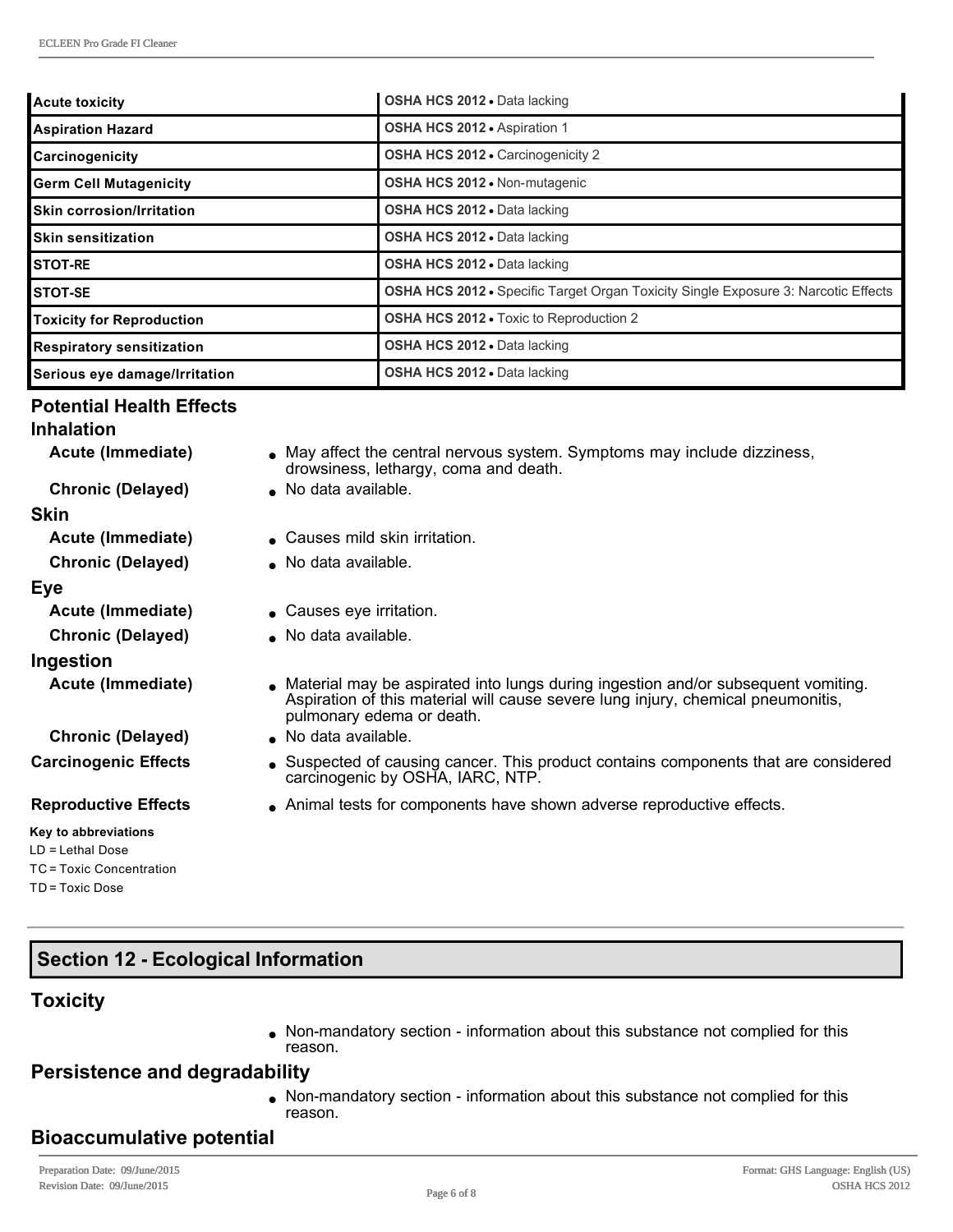$\bullet$  Non-mandatory section - information about this substance not complied for this reason.

#### **Mobility in Soil**

• Non-mandatory section - information about this substance not complied for this reason.

**Other adverse effects**

 $\bullet$  Non-mandatory section - information about this substance not complied for this reason.

# **Section 13 - Disposal Considerations**

#### **Waste treatment methods**

**Product waste label in Dispose of content and/or container in accordance with local, regional, national, and/or** international regulations.

**Packaging waste lightling in Dispose of content and/or container in accordance with local, regional, national, and/or** international regulations.

# **Section 14 - Transport Information**

|            |     |               | Nun number ∣UN proper shipping name ∏ransport hazard class(es) Packing group ∣Environmental hazards ∣I |     |            |
|------------|-----|---------------|--------------------------------------------------------------------------------------------------------|-----|------------|
| <b>DOT</b> | NDA | Not Regulated | NDA                                                                                                    | NDA | <b>NDA</b> |

**Special precautions for user** . None specified.

**Transport in bulk according to Annex II of MARPOL 73/78 and the IBC Code**  $\bullet$  No data available

# **Section 15 Regulatory Information**

# **Safety, health and environmental regulations/legislation specific for the substance or mixture**

**SARA Hazard Classifications** . Acute, Chronic, Fire

| Inventory                                                |            |             |  |  |  |  |
|----------------------------------------------------------|------------|-------------|--|--|--|--|
| Component                                                | <b>CAS</b> | <b>TSCA</b> |  |  |  |  |
| <b>Distillates</b><br>(petroleum),<br>hydrotreated light | 64742-47-8 | Yes         |  |  |  |  |

# **Other Information**

<sup>l</sup> WARNING: This product contains a chemical known to the State of California to cause cancer, birth defects, or other reproductive harm.

| <b>Section 16 - Other Information</b> |                                                                                           |  |  |  |
|---------------------------------------|-------------------------------------------------------------------------------------------|--|--|--|
| <b>Last Revision Date</b>             | 09/June/2015                                                                              |  |  |  |
| <b>Preparation Date</b>               | 09/June/2015                                                                              |  |  |  |
| <b>Other Information</b>              | Schedule B Number: 3811.90.0000.                                                          |  |  |  |
| Disclaimer/Statement of               | • Information presented herein is believed to be factual, as it has been derived from the |  |  |  |